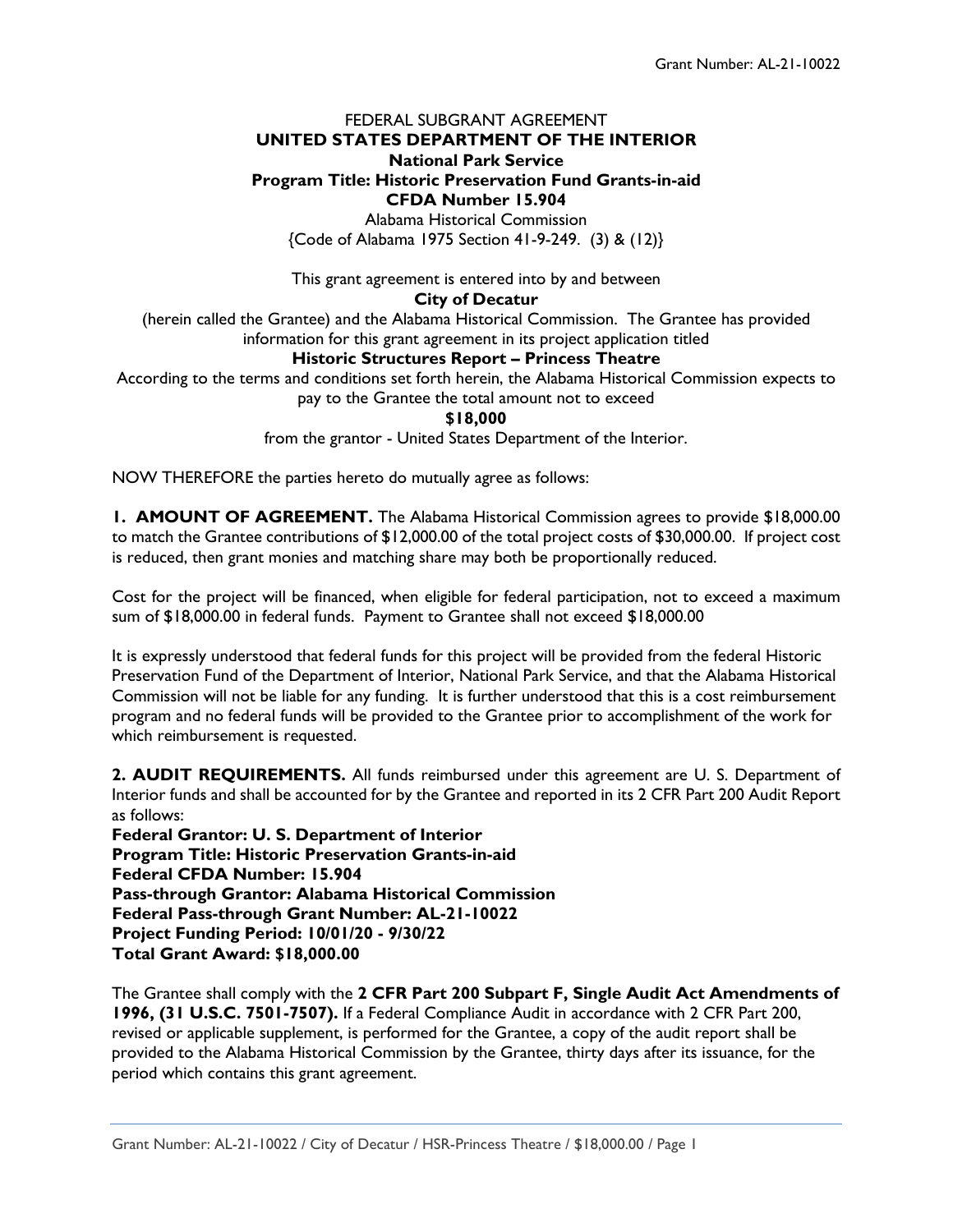Delivery of the audit report shall be made directly to:

**Heather Thornell, Grants and Contracts Manager The Alabama Historical Commission 468 South Perry Street Montgomery, Alabama 36130-0900 [Heather.Thornell@ahc.alabama.gov](mailto:Heather.Thornell@ahc.alabama.gov) (334) 230-2650**

If requested by The Alabama Historical Commission, the Grantee shall provide the following for each fiscal year which contains this grant: amount of federal funds received from all sources; schedule of federal programs administered; and, if material exceptions are noted in the Grantee's audit, a copy of the responses and corrective actions taken. In the case of a delay in completing the 2 CFR Part 200 single audit for each fiscal year, the Grantee shall provide a justification for not completing the audit in a timely manner.

**3. COST AND ACCOUNTING STANDARDS.** The financial activities of the Grantee will be consistent with the cost principles identified in **2 CFR 200 Subpart E**, which includes all financial transactions and financial records involving federal grant funds.

The Grantee shall comply with the **Historic Preservation Fund Grants Manual**, as revised, and as applicable, subject to the restrictions of this grant agreement. The manual can be found at: http://www.nps.gov/preservation-grants/manual/HPF\_Manual.pdf

Frequently cited chapters are included in the **Federal Subrecipient Management Guidelines**. The Grantee shall comply with the **Federal Subrecipient Management Guidelines**, as revised, written by the Alabama Historical Commission for pass-through subrecipients under the United States Department of the Interior, National Park Service, Program Title: Historic Preservation Fund Grants-inaid, CFDA Number 15.904. The Grantee shall comply with applicable federal, state, and local government wide regulations governing the use of these funds.

**4. ACCESS TO RECORDS.** The Director of the Alabama Historical Commission, the Chief Examiner of Public Accounts, or any of their duly authorized representatives shall have access to any pertinent books, documents, papers, and records of the Grantee for the purpose of making audits, financial reviews, examinations, excerpts and transcripts.

**5. RETENTION AND ACCESS REQUIREMENTS FOR RECORDS.** All Recipient financial and programmatic records, supporting documents, statistical records, and other grants-related projects shall be maintained and available for access in accordance with 2 CFR Part 200.333 – 200.337 and the Historic Preservation Fund Grants Manual.

Financial records, supporting documents, statistical records, and all other records pertinent to a grant must be retained by the Grantee for a period of 3 years or until an acceptable audit has been performed and all claims and audit findings involving the records have been resolved. The 3-year retention period starts from the date of the submission of the final expenditure report. If any litigation, claim, or audit is started before the expiration of the 3-year period, the records must be retained until all litigations, claims, or audit findings involving the records have been resolved. Records for nonexpendable property acquired with Federal funds must be retained for 3 years after the final disposition of the property.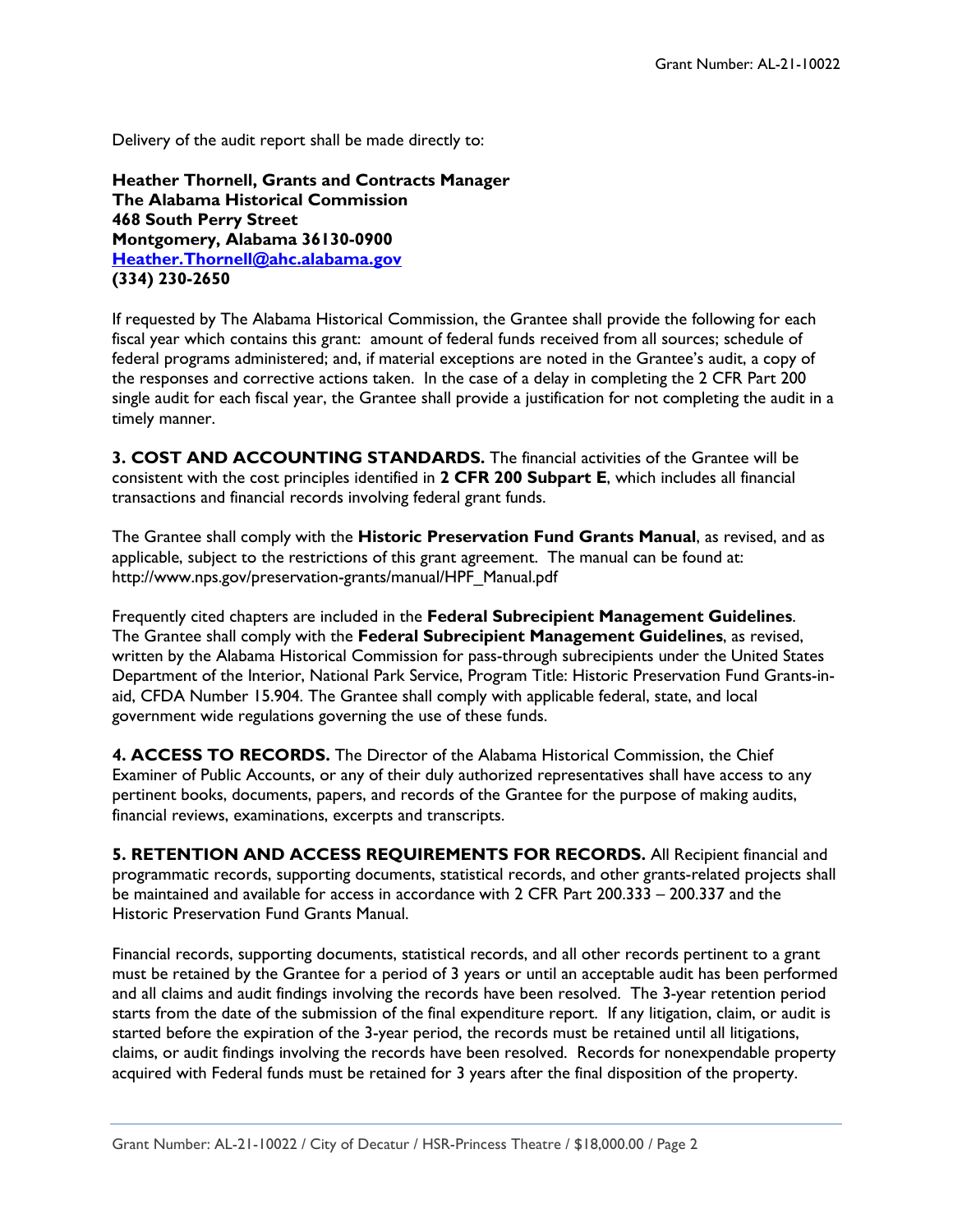**6. NOT TO CONSTITUTE A DEBT TO THE STATE.** It is agreed that the terms and commitments contained herein shall not be constituted as a debt of the State of Alabama in violation of Article 11, Section 213 of the Constitution of Alabama, 1901, as amended by Amendment No. 26. It is further agreed that if any provision of this Grant Agreement shall contravene any statute or constitutional provision or amendment, either now in effect or which may, during the course of this Grant Agreement, be enacted, then that conflicting provision in the Grant Agreement shall be deemed null and void. The Grantee sole remedy for the settlement of any and all disputes arising under the terms of the Grant Agreement shall be limited to the filing of a claim with the Board of Adjustment for the State of Alabama.

**7. CONFLICT OF INTEREST.** The Grantee, by their signature, certifies that to the best of their knowledge and belief no conflicts of interest(s) existed or now exist which have, may have, or have had an effect on the grant award. Conflict is defined in 2 CFR Part 200 Subpart B.

**8. LOBBYING.** The Grantee shall conform to the text of 18 U.S.C. 1913 and no contract will be processed which does not include the text of 18 U.S.C. 1913 as set forth in the following paragraph. "The Contractor shall be responsible to see that no part of this money appropriated by any enactment of Congress shall, in the absence of express authorization by Congress, be used directly or indirectly to pay for any personal service, advertisement, telegram, telephone, letter, printed or written matter, or other device, intended or designed to influence in any manner a Member of Congress, to favor or oppose, by vote or otherwise, any legislation or appropriation by Congress, whether before or after the introduction of any bill or resolution proposing such legislation or appropriation; but this shall not prevent officers or employees of the United States or its Department or agencies from communicating to Members of Congress on the request of any Member or to Congress, through the proper official channels, requests for legislation or appropriations which they deem necessary for the efficient conduct of the public business."

**9. PUBLIC INFORMATION AND ENDORSEMENTS.** The Grantee and/or consultant must include acknowledgement of grant support from the Historic Preservation Fund of the National Park Service, Department of Interior, and a nondiscrimination statement in all publications and videos assisted with grant monies and/or concerning NPS grant-supported activities. At least two digital copies of any publications or video concerning NPS grant-assisted activities, or published with NPS grant assistance, must be furnished to the NPS Grant Awarding Official or Alabama Historical Commission within 30 calendar days of publication. All publications, audio, and video must contain the following disclaimer and acknowledgement of NPS support: "Partially funded by the Historic Preservation Fund, National Park Service, Department of Interior. Any opinions, findings, and conclusions or recommendations expressed in this material do not necessarily reflect the views of the Department of Interior." All consultants hired by the Grantee must be informed of this requirement. The National Park Service shall have a royaltyfree right to republish any published material generated by this grant. Use of an allowable NPS logo with prior permission is permissible.

**10. POLITICAL ACTIVITY.** The Grantee will comply with the Hatch Act (5 U.S.C. 1501-1508 and 7324-7328 et seq.) regarding political activity by public employees or those paid in whole or in part with federal funds. None of the funds, materials, property, or services contributed by the Grantee or the Alabama Historical Commission under this Grant Agreement shall be used for any partisan political activity or to further the election or defeat of any candidate in public office.

**11. DISCRIMINATION.** The Grantee will comply with Title VI, Section 504, and Americans with Disabilities Act and will abide by and incorporate the following requirements in all contracts; if any, for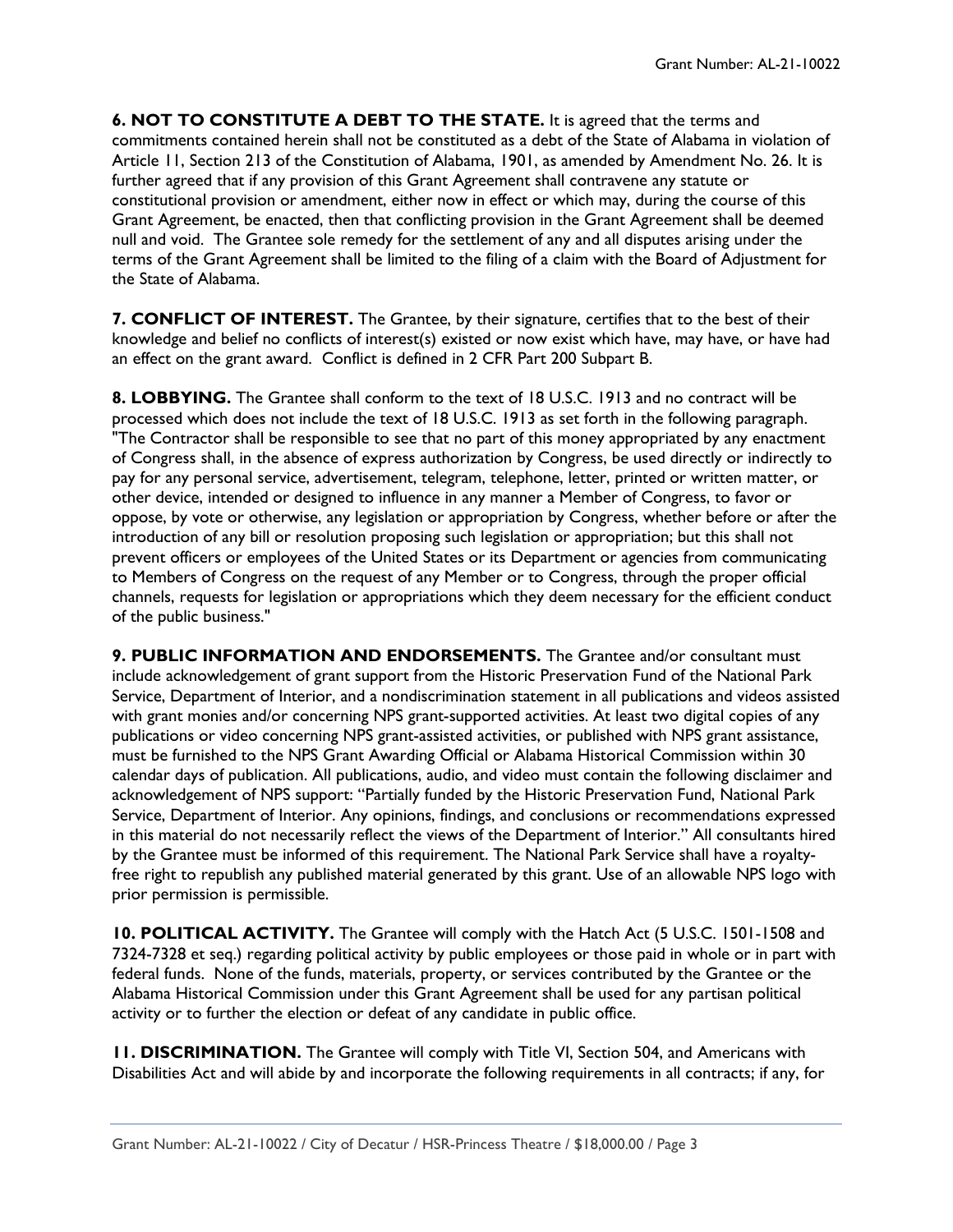services covered by this contract:

"In the carrying out of the contract work, the Contractor will not discriminate against any employee or applicant for employment because of race, creed, color, sex, age, national origin, or handicap. The Contractor will take affirmative action to ensure that applicants are employed, and that employees are treated during employment without regard to their race, creed, color, sex, age, national origin, or handicap. Such action shall include, but not be limited to, the following: employment, upgrading, demotion, or transfer; recruitment advertising, layoff, or termination; rates of pay or other forms of compensation; and selection for training, including apprenticeship. The Contractor agrees to post in conspicuous places, available to employees and applicants for employment, notice to be provided by the Government setting forth the provisions of this nondiscrimination clause. The Contractor will, in all solicitations or advertisements for employees placed by or on behalf of the Contractor state that all qualified applicants will receive consideration for employment without regard to race, creed, color, sex, age, national origin, or handicap."

**12. DISPUTE RESOLUTION.** In the event of any dispute between the parties, senior officials of both parties shall meet and engage in a good faith attempt to resolve the dispute. Should that effort fail, and the dispute involves the payment of money, a party's sole remedy is the filing of a claim with the Board of Adjustment of the State of Alabama.

For any and all other disputes arising under the terms of this contract which are not resolved by negotiation, the parties agree to utilize appropriate forms of non-binding alternative dispute resolution including, but not limited to, mediation. Such dispute resolution shall occur in Montgomery, Alabama, utilizing where appropriate, mediators maintained by the Center for Dispute Resolution of the Alabama State Bar.

**13. DURATION OF AGREEMENT.** This grant agreement shall become effective July 9, 2021 and shall expire September 30, 2022. All expenditures of Grant and Matching Share must be incurred within the time period of this grant agreement. Obligations outstanding as of the official grant agreement termination date should be liquidated within 15 days thereafter.

**14. GRANT MANAGEMENT.** The Alabama Historical Commission contact person for standards of work such as compliance with the Secretary of Interior's Standards and acceptable workmanship under this grant agreement is:

Paige Thomas Alabama Historical Commission 468 South Perry Street Montgomery, Alabama 36130-0900 (334) 230-2643 [Paige.Thomas@ahc.alabama.gov](mailto:Paige.Thomas@ahc.alabama.gov)

The Alabama Historical Commission contact person for contract, financial and accounting compliance under this grant agreement is:

Heather Thornell, Grants and Contracts Manager Alabama Historical Commission 468 South Perry Street Montgomery, Alabama 36130 Courier delivery zip code 36104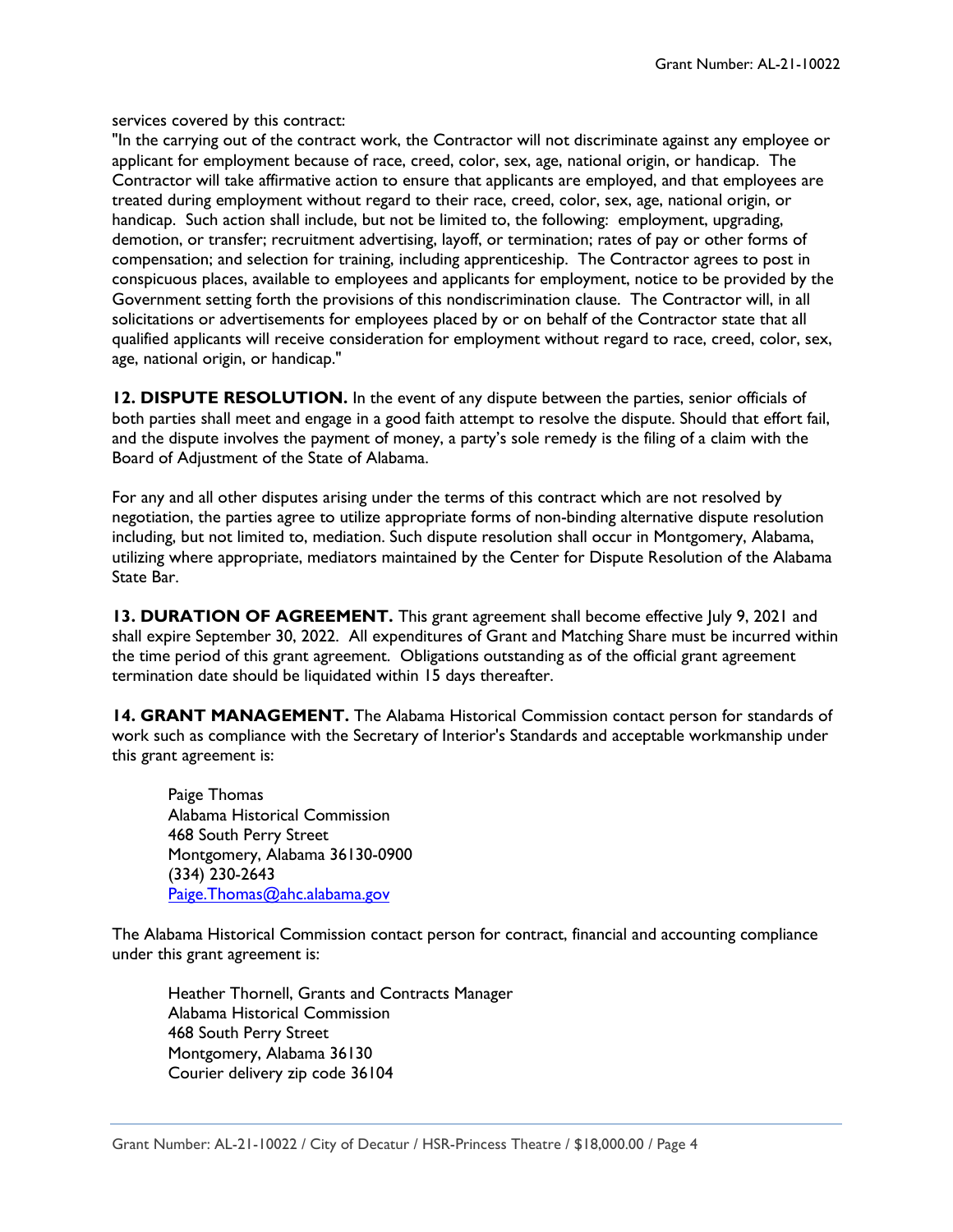(334)230-2650 [Heather.Thornell@ahc.alabama.gov](mailto:Heather.Thornell@ahc.alabama.gov)

The grantee contact person for plan and execution of work under this grant agreement is:

Caroline Swope 402 Lee Street Decatur, AL 35601 256-476-7520 [cswope@decatur-al.gov](mailto:cswope@decatur-al.gov)

The project director for work under this grant agreement is: Caroline Swope 402 Lee Street Decatur, AL 35601 256-476-7520 [cswope@decatur-al.gov](mailto:cswope@decatur-al.gov)

The grantee contact person for financial management and documentation under this grant agreement is:

Caroline Swope 402 Lee Street Decatur, AL 35601 256-476-7520 [cswope@decatur-al.gov](mailto:cswope@decatur-al.gov)

**15. PERFORMANCE OF THE WORK.** Project work is scheduled to begin immediately and to be completed prior to 09/30/2022. Prior approval of work planned and accomplished, progress reports, delivery of products must be on schedule when receiving reimbursement of grant funds.

**16. ADMINISTRATION OF THE GRANT.** The federal fiscal year is from October 1st to September 30<sup>th</sup>. All costs incurred under this agreement must be reported for each federal fiscal year no later than October 15th of the succeeding fiscal year. Costs not reported in a timely manner are subject to disallowance and may not be reimbursed to Grantee.

The Grantee will not solicit competitive sealed bids until each request for price quotes; bid package (plans, specifications, estimates, invitation for sealed bids, etc.) is approved by the Alabama Historical Commission contact person for contract, financial and accounting compliance. Two or more responsible suppliers must be willing and able to compete effectively for the grantee's business.

The Grantee will not solicit proposals for professional services until each request for proposals (RFP) is approved by the Alabama Historical Commission contact person for contract, financial and accounting compliance. Proposals are to be requested from a number of sources and may only be used if conditions are not appropriate for the use of competitive sealed bids. Two or more responsible professionals should be willing and able to compete effectively for the grantee's business.

The grantee shall have its contractual agreements reviewed by the Alabama Historical Commission for compliance with this grant agreement. The Grantee will not award the contract or work until it has received approval from the Alabama Historical Commission contact person for contract, financial and accounting compliance.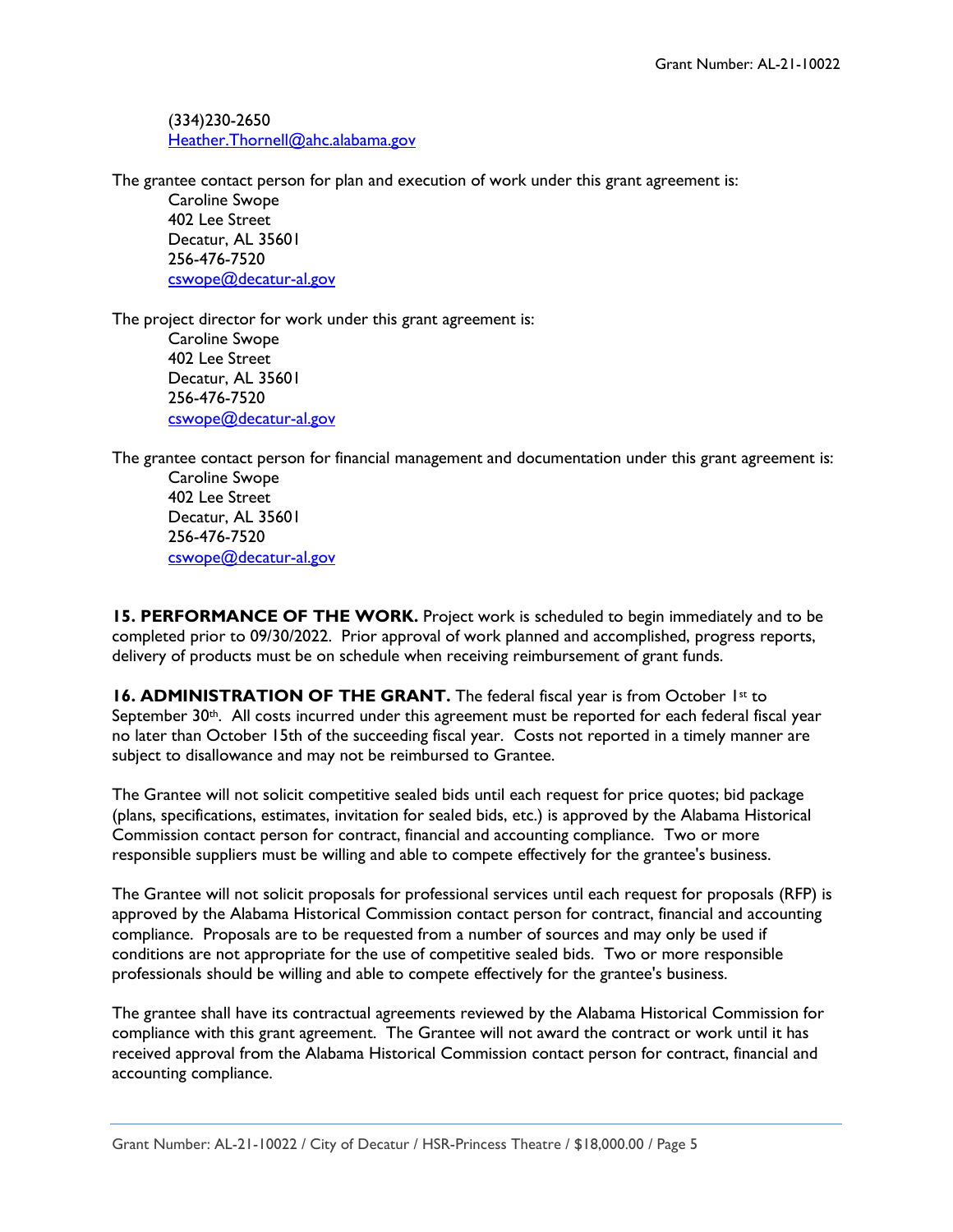The Grantee's in-state and out-of-state travel reimbursements are limited to the rates and amounts prescribed in the State of Alabama's Comptroller Manual. The State Comptroller Manual can be viewed in its entirety at the following website: http://comptroller.alabama.gov/Docs/FPPM%2010-2011.pdf

**17. SCOPE OF WORK/WORK TO BE PERFORMED.** To provide training for members of the Auburn and Opelika Historic Preservation Commissions and staff led by trainers with the National Alliance of Preservation Commissions (NAPC) Commission Assistance and Mentoring Program (CAMP).

The Grantee shall carry out this agreement in the manner and to the full extent as set forth in the Grantee's Application to the Alabama Historical Commission, or as subsequently modified in this grant agreement

The Grantee shall, in a satisfactory manner as determined by the Alabama Historical Commission, perform activities of the National Historic Preservation Act of 1966, as amended, in accordance with regulations promulgated by the National Park Service.

The Grantee agrees that all work done under this agreement shall satisfy general requirements of the Alabama Historical Commission and the U. S. Department of the Interior. All project work will be carried out in conformance with the Secretary of the Interior's Standards for Archaeology and Historic Preservation. Work will be performed in accordance with the Secretary of the Interior's "Standards and Guidelines for Planning, Identification, Evaluation and Registration."

## **18. INTERIM PERFORMANCE SCHEDULE, PROGRESS REPORTS, FINAL PRODUCTS**

**AND REPORT.** Monitoring and verification of work completed by Responsible Alabama Historical Commission staff member named above is necessary before payment of grant share of expenses can be made. During the project, Grantee shall submit the following for approval and/or verification to the Alabama Historical Commission by the dates indicated below. Failure by the Grantee to meet this Performance Schedule is reasonable cause for termination of this grant agreement by the Alabama Historical Commission. Amount of Grant Share Requested for Payment should not exceed the Payment Amount indicated below.

|                                                                                    | <b>Estimated</b> |
|------------------------------------------------------------------------------------|------------------|
| Performance Progress Reports and Estimated Payment for each Completed Step         | Payment          |
| $07/09/21 - 09/30/21$                                                              |                  |
| Prepare and Advertise an RFP for qualified consultant. City consults with firm and |                  |
| shares historic data and conducts site visits. HSR work begins. Draft of HSR       |                  |
| submitted to AHC for review.                                                       | \$4500.00        |
| $10/01/21 - 04-30/22$                                                              |                  |
| Revised Draft of HSR submitted to AHC Review                                       | \$4500.00        |
| $05/01/22 - 08/30/22$                                                              |                  |
| Final HSR submitted to AHC for review.                                             | \$9000.00        |
| <b>TOTAL GRANT SHARE PAYMENT</b>                                                   | \$18,000.00      |

### TIME PRODUCT ESTIMATED PAYMENT SCHEDULE

Acceptance of work -- The Grantee's professional consultant shall not invoice for his or her work for step 1 above until the Alabama Historical Commission contact person for standards of work accepts the product of the consultant. This is done so that an invoice can be reimbursed for the same fiscal year that reimbursement is approved by the Alabama Historical Commission.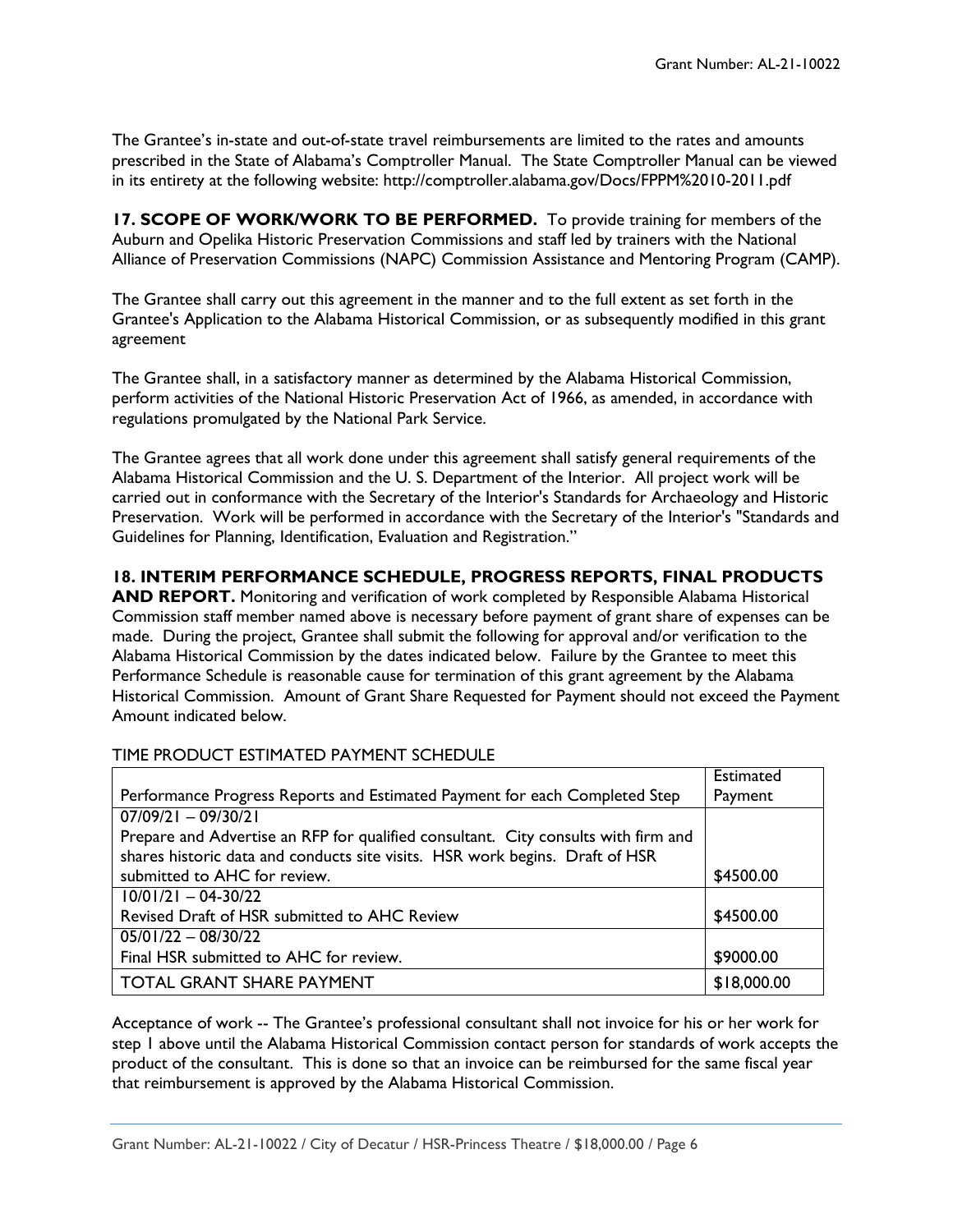## Survey and Registration Project Budgets:

*36 CFR 60.6. "The list of owners shall be obtained from either official land recordation records or tax records . . . within 90 days prior to the notification of intent to nominate . . .. The State is responsible for notifying only those owners whose names appear on the list consulted. Where there is more than one owner on the list, each separate owner shall be notified."*

A statement must be provided to document who obtained property owner addresses to meet National Register property owner notification requirements, date information was obtained and where information was obtained.

In addition, the city will provide a public notice in a newspaper with a wide circulation in the local area to notify local property owners of the pending nomination and again when the listing is made final by the National Park Service. The city will post a notice on their city website on the pending nomination and again when the listing is made final by the National Park Service.

In the case where the schedule of work is not met by the Grantee and/or the Alabama Historical Commission is not able to accept the work of the consultant according to this grant agreement, payment to the Grantee will be forfeited.

## WHEN TO SEND GRANTEE COST REPORT

The Grantee Cost Report must be submitted according to the schedule below for each expense period by the due dates specified.

| 900 1910 2011 112                   |                  |
|-------------------------------------|------------------|
| <b>EXPENSE PERIOD</b>               | DUE FROM GRANTEE |
| July 1, 2021 - September 30, 2021   | October 15, 2021 |
| October 1, 2021 - December 31, 2021 | January 15, 2022 |
| January 1, 2022 – March 31, 2022    | April 15, 2022   |
| April 1, 2022 – June 30, 2022       | July 15, 2022    |
| July 1, 2022 - September 30, 2022   | October 15, 2022 |
|                                     |                  |

GRANTEE COST REPORT

All costs incurred between October 1, 2020 and September 30, 2022 - not reported by October 15, 2022, are subject to disallowance and may not be reimbursed to Grantee.

**19. NATIONAL ENVIRONMENTAL POLICY ACT.** All National Park Service Historic Preservation Fund grant actions are subject to the provisions of National Environmental Policy Act (NEPA) and the Council on Environmental Quality Regulations for Implementing the Procedural Provisions of NEPA (40 CFR 1500-1508). The national policy concerning the assessment of the environmental impact of Federal and federally funded actions is contained in National Environmental Policy Act of 1969 (42 U.S.C. 4321-4347).

**20. GENERAL PROVISIONS**. The Grantee will comply with the following Federal regulations:

- a) 2 CFR 182 & 1401, Government-wide Requirements for a Drug-Free Workplace;
- b) 2 CFR 180 & 1400, Non-procurement Debarment and Suspension, previously located at 43 CFR Part 42, Government wide Debarment and Suspension;
- c) 43 CFR 18, New Restrictions on Lobbying;
- d) 2 CFR 175, Trafficking Victims Protection Act of 2000;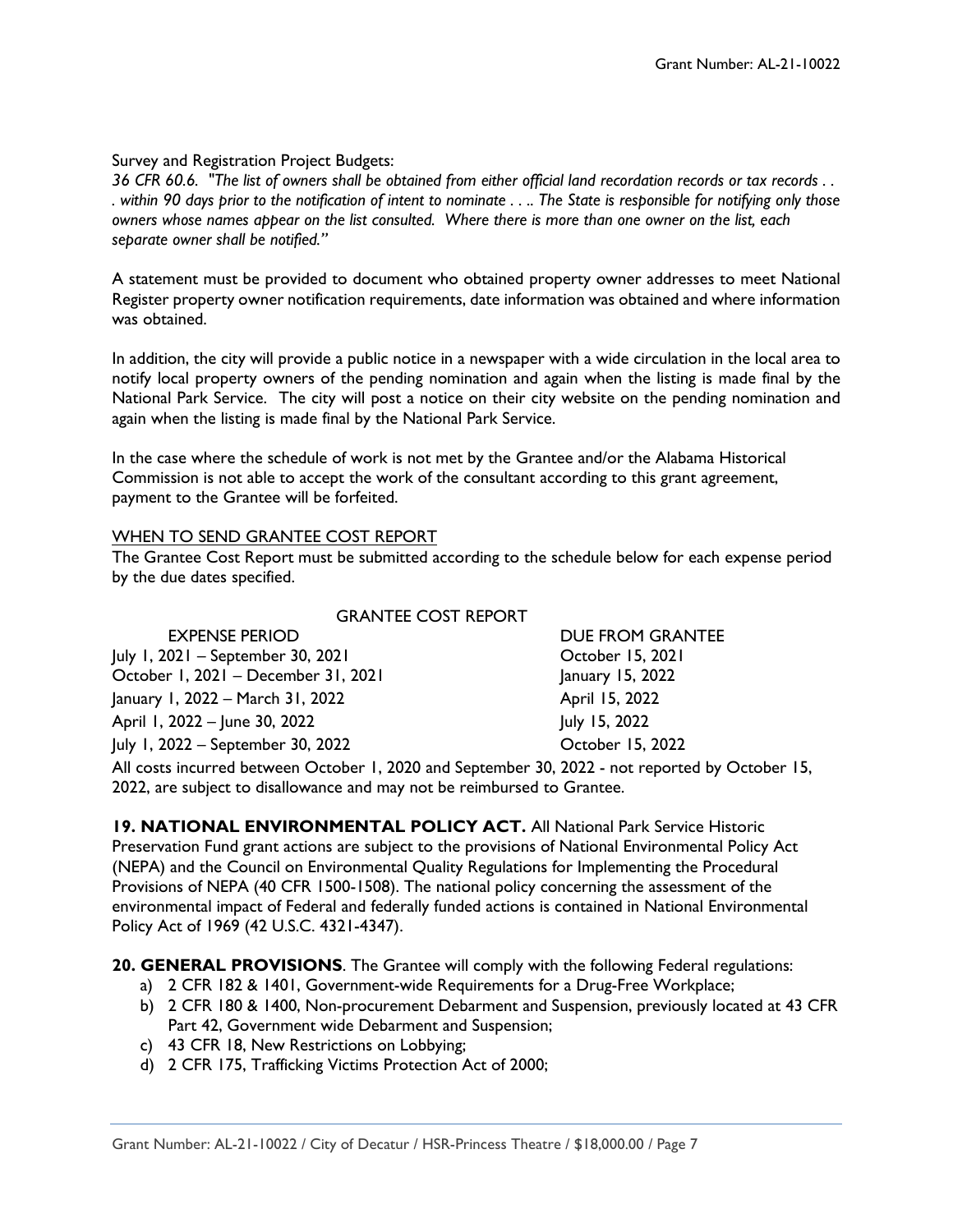**21. PATENTS AND INVENTIONS.** Recipients of agreements which support experimental, developmental, or research work shall be subject to applicable regulations governing patents and inventions, including the government-wide regulations issued by the Department of Commerce at 37 CFR 401, Rights to Inventions Made by Non-profit Organizations and Small Business Firms Under Government Grants, Contracts and Cooperative Agreements. These regulations do not apply to any agreement made primarily for educational purposes.

**22. TERMINATION OF AGREEMENT.** If, through any cause, the Grantee shall fail to fulfill in timely and proper manner its obligations under this agreement, or violates any of the covenants, agreements, or stipulations of this agreement, the Alabama Historical Commission shall thereupon have the right to terminate or suspend this agreement by giving written notice to the Grantee of such termination or suspension and specifying the effective date thereof, at least fifteen days before such effective date.